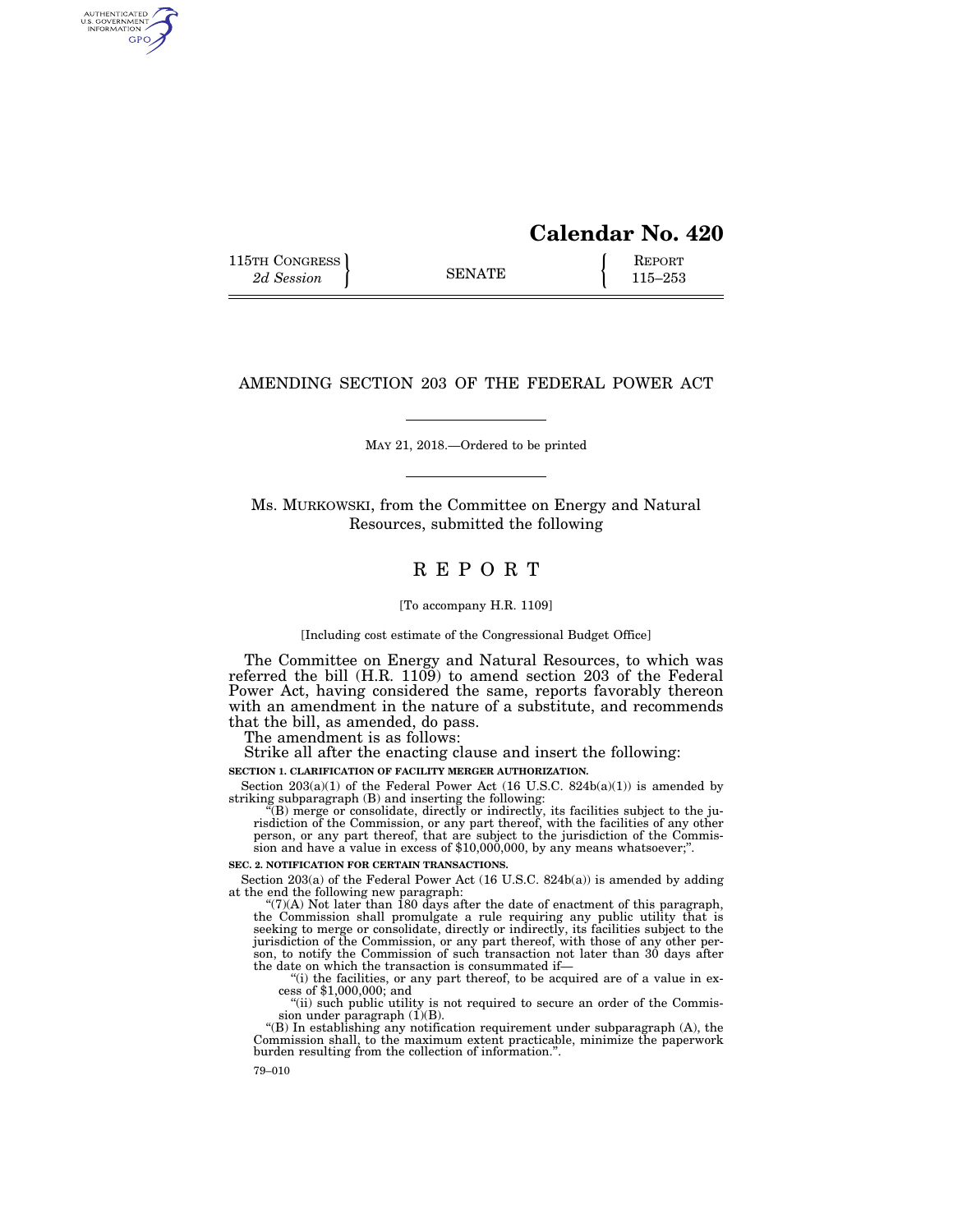**SEC. 3. EFFECTIVE DATE.** 

The amendment made by section 1 shall take effect 180 days after the date of enactment of this Act.

#### **SEC. 4. FEDERAL ENERGY REGULATORY COMMISSION REPORT.**

(a) IN GENERAL.—Not later than 2 years after the date of enactment of this Act, the Federal Energy Regulatory Commission shall submit to Congress a report that assesses the effects of the amendment made by section 1.

(b) REQUIREMENTS.—In preparing the report under subsection (a), the Federal Energy Regulatory Commission shall—

(1) take into account any information collected under paragraph (7) of section 203(a) of the Federal Power Act (16 U.S.C. 824b(a)) (as added by section 2); and (2) provide for public notice and comment with respect to the report.

#### PURPOSE

The purpose of H.R. 1109 is to amend section 203 of the Federal Power Act (FPA) to correct the misinterpretation by the Federal Energy Regulatory Commission (FERC or Commission) of the merge or consolidate clause within that section of the Act, and to thereby reduce the compliance burden of certain transactions valued under \$10 million, including significant legal and regulatory costs which are collected from customers.

#### BACKGROUND AND NEED

Between 1935 and 2005, section 203 of the FPA provided that no public utility could dispose or merge assets in excess of \$50,000 in value without first securing an order of the Commission authorizing it to do so. (*See* 16 U.S.C. 824d note.)

The Energy Policy Act of 2005 (EPAct '05, Public Law 109–58) amended the FPA to raise the threshold for review of certain transactions from the \$50,000 level established in 1935 to \$10 million. Section 1289 of EPAct '05 appeared to subdivide the Commission's authority to review merger or disposal of assets into four subsections. Three of these subsections explicitly identified a threshold of \$10 million, while also preserving the existing structure of the FPA. However, given that the existing structure of the Act was used in the 2005 amendment, the words "\$10 million" did not appear in the fourth subsection. Based on that absence, FERC interpreted that one subsection as eliminating the \$50,000 exception altogether, so that now FERC would require itself to review *every*  covered transaction in that subsection, effectively *reducing* the transaction threshold to zero dollars, when the threshold had been \$50,000 since 1935. *Transactions Subject to FPA Section 203*, 113 FERC ¶ 61,315 at P 32 (2005) (Order No. 669).

FERC reasoned that ''where Congress includes particular language in one section of a statute but omits it in another section of the same Act, it is generally presumed that Congress acts intentionally and purposely in the disparate inclusion or exclusion.'' Order No. 669 at P 32 (*quoting Russello* v. *U.S.*, 464 U.S. 16, 23 (1983)). FERC did not address the canon of statutory construction providing that when Congress reenacts provisions of an existing law in an amendment to that law, the reenacted provisions are considered a continuation of the previous law as they were previously understood and interpreted. *See 1A N. Singer, Statutes and Statutory Construction* § 22.33 at 392–396 (6th ed. 2002 rev.) (''Provisions of the original act or section which are repeated in the body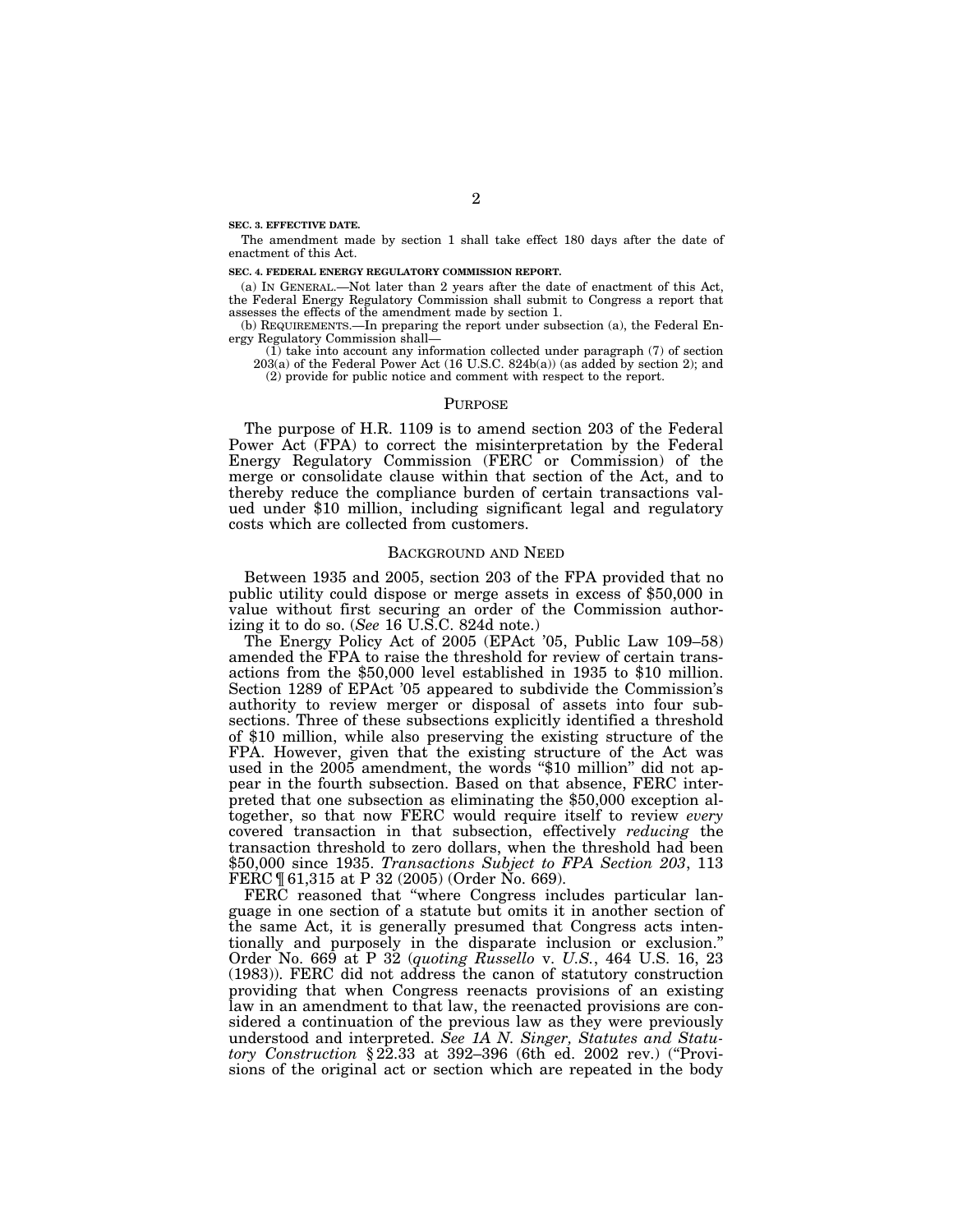of the amendment, either in the same or equivalent words, are considered a continuation of the original law.'').

In 1935, the original section of the Act provided that:

''No public utility shall sell, lease, or otherwise dispose of the whole of its facilities subject to the jurisdiction of the Commission, or any part thereof of a value in excess of \$50,000, or by any means whatsoever, directly or indirectly, merge or consolidate such facilities or any part thereof with those of any other person, or purchase, acquire, or take any security of any other public utility, without first having secured an order of the Commission authorizing it to do so.''

Breaking the sentence down structurally, this sentence provided that:

''No public utility shall [—]

[1] sell, lease, or otherwise dispose of the whole of its facilities subject to the jurisdiction of the Commission, or any part thereof of a value in excess of \$50,000, or

[2] by any means whatsoever, directly or indirectly, merge or consolidate such facilities or any part thereof with those of any other person, or

[3] purchase, acquire, or take any security of any other public utility,

[—]without first having secured an order of the Commission authorizing it to do so.''

Prior to the creation of FERC in 1977, the Federal Power Commission (FPC) administered this part of the FPA, stumbling over certain aspects of this sentence. The FPC's principal difficulty was over whether it applied to local distribution facilities. ''Between 1944 and 1962, . . . the Commission no less than five times shifted its position as to the applicability of the 'merge or consolidate' clause to acquisitions of non-jurisdictional facilities.'' *Duke Power Co.* v. *FPC*, 401 F.2d 930, 951 (D.C. Cir. 1968).

Nevertheless, the FPC does not appear to have stumbled over the absence of a dollar amount in the ''merge or consolidate'' clause. Although the codification of its rules, which first appeared in the Federal Register in 1947, said nothing about a dollar amount, the early case law shows that the FPC was already applying the \$50,000 threshold in the sell, lease, or otherwise dispose clause to the merge or consolidate clause even before the 1947 rule codification. *See California Electric Power Co.*, 4 FPC 601, 602 (May 31, 1944); *Idaho Power Co. and West Coast Power Co.*, 4 FPC 663, 664 (July 26, 1944); *Montana-Dakota Utilities Co.*, 4 FPC 1072, 1074 (Oct. 17, 1945); *regarding codification of its rules, see* 12 Fed. Reg. 8495 (Dec. 19, 1947).

The FPC eventually amended its rules in 1963 to reflect what was by then a decades-old interpretation. Section 33.1(2) of the FPC's rules was amended to say that the FPC authority under section 203 extended to ''The merger or consolidation, directly or indirectly of the facilities of a public utility with those of any other person having a value in excess of \$50,000.'' 28 Fed. Reg. 2900 (Mar. 23, 1963).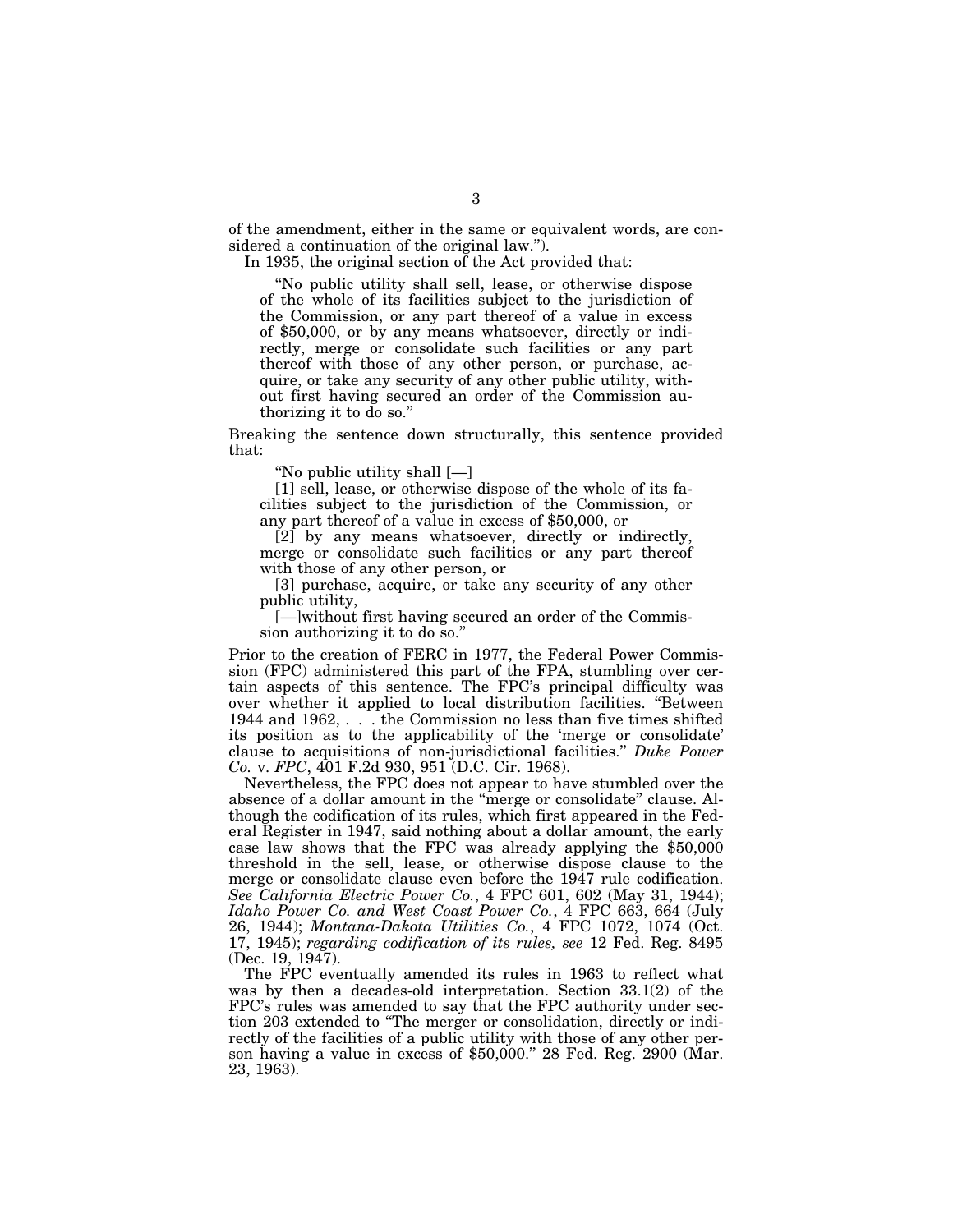The D.C. Circuit eventually addressed the question of whether the merge or consolidate clause applied to non-jurisdictional local distribution facilities, and in doing so, it confirmed that the FPC had correctly interpreted the \$50,000 threshold in that clause. In 1966, the FPC held that Duke Power's acquisition of Clemson University's distribution facilities, since they had a value of more than \$50,000, fell within the Commission's section 203 jurisdiction. The D.C. Circuit rejected that view of FPC's authority. *Duke Power Co.*  v. *FPC*, 401 F.2d 930 (D.C. Cir. 1968). The court said that the text and legislative history of the FPA showed that the FPC's merger authority did not extend to non-jurisdictional facilities. While the question of the dollar threshold never came up, the court addressed the language in the merge or consolidate clause.

In particular, the court emphasized that the clause speaks of the merger or consolidation of ''such facilities or any part thereof with those of any other person.'' 401 F.2d at 933. The FPC had no difficulty reading ''such facilities'' as referring to the acquiring utility's "facilities subject to the jurisdiction of the Commission". ''[T]he Commission concede[d] that the meaning of 'such facilities' is crystallized by their grammatical antecedent, 'facilities subject to the jurisdiction of the Commission'.'' Id. at 940. The dispute in the case was whether ''the latter phrase also fixes the meaning of 'those'.'' Id. ''Duke argue[d] that the antecedent of 'those' is the phrase, 'such facilities,' language in turn referring to 'facilities subject to the jurisdiction of the Commission,' and point[ed] out that Clemson's [local] distribution system fell outside the latter category. The Commission, on the other hand, would have us ascribe to the phrase 'those (facilities) of any other person' sufficient breadth to include both jurisdictional and nonjurisdictional facilities.'' Id. at 933–934. The D.C. Circuit agreed with Duke rather than the FPC: "those" facilities referred to "such facilities," which referred to "facilities subject to the jurisdiction of the Commission," and, we may infer by extension, ''or any part thereof of a value in excess of \$50,000.''

The FPC amended its rules in 1970 to reflect the court's decision. Section 203, the FPC now said, extends to ''The merger or consolidation, directly or indirectly of the facilities subject to the Commission's jurisdiction with those of any other person having a value in excess of \$50,000.'' 62 Fed. Reg. 5321 (Mar. 31, 1970).

The first sentence of section 203 was then amended in section 1289 of the Energy Policy Act of 2005. The purpose of the amendment was to raise the dollar threshold from \$50,000 to \$10 million and to add to the existing three clauses a fourth covering the ''purchase, lease, or'' other acquisition of an existing generation facility ''that has a value in excess of \$10,000,000'' that is subject to FERC's jurisdiction. Congress thus adopted a complete substitute to section 203(a) to add more structure and additional paragraphs. But the merge or consolidate clause itself, was reenacted, word-forword, except for the addition of a new subparagraph designation, and the reordering of the ''directly or indirectly'' and the ''by any means whatsoever'' subclauses. The critical phrases ''such facilities'' and ''those of any other person,'' which the FPC and FERC had long interpreted as referring to and incorporating by reference the dollar threshold in the sell, lease, or otherwise dispose clause into the merge or consolidate clause, were not changed.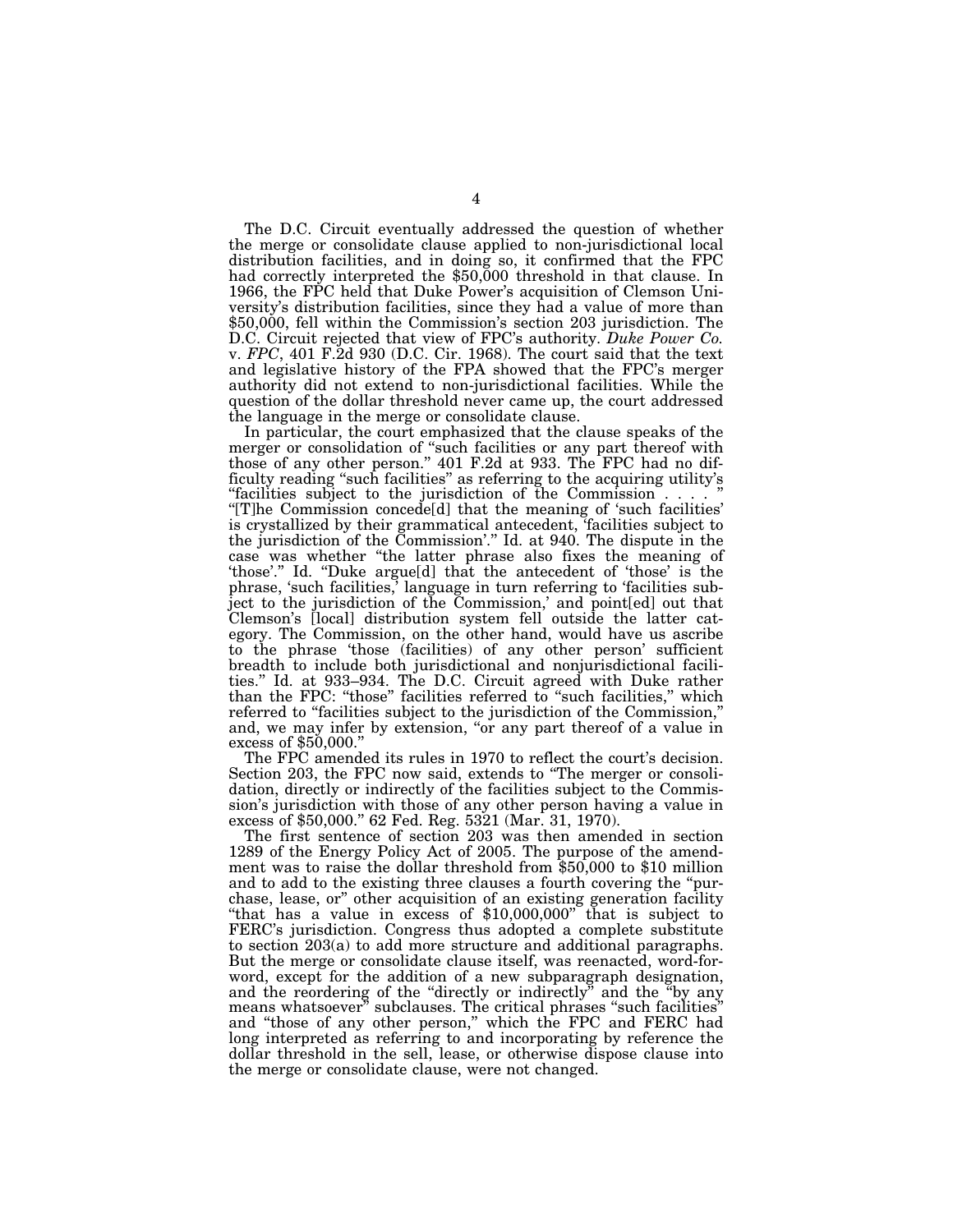This legislation clarifies the amendments made in the EPAct '05, by explicitly providing that the threshold for Commission authority begins at \$10 million for disposals or mergers of utility assets. In addition, this legislation adds a notification requirement for certain merger or consolidation transactions in excess of a \$1 million threshold.

### LEGISLATIVE HISTORY

H.R. 1109 was introduced on February 16, 2017, by Representatives Walberg, Dingell, Hudson, McNerney, and Mullin in the House of Representatives and referred to the Energy and Commerce Committee. On June 7, 2017, the Energy and Commerce Committee reported the bill by unanimous consent, and on June 12, 2017, H.R. 1109 passed the House by voice vote. On June 13, 2017, the Senate received it and referred it to the Committee on Energy and Natural Resources.

On September 26, 2017, similar legislation, S. 1860, was introduced by Senators Inhofe and Heinrich, which was referred to the Committee on Energy and Natural Resources. The Senate Subcommittee on Energy held a hearing on H.R. 1109 and S. 1860 on October 3, 2017.

The Committee on Energy and Natural Resources met in open business session on March 8, 2018, and ordered H.R. 1109 favorably reported, as amended.

#### COMMITTEE RECOMMENDATION

The Senate Committee on Energy and Natural Resources, in open business session on March 8, 2018, by a majority voice vote of a quorum present, recommends that the Senate pass H.R. 1109, if amended as described herein.

# COMMITTEE AMENDMENT

During its consideration of H.R. 1109, the Committee adopted an amendment in the nature of a substitute. The substitute amendment makes clear that the threshold for Commission authority begins at \$10 million for disposals or mergers of utility assets. In addition, the substitute amendment adds a notification requirement for certain merger or consolidation transactions in excess of a \$1 million threshold. The amendment is further described in the section-by-section analysis.

#### SECTION-BY-SECTION ANALYSIS

# *Section 1. Clarification of facility merger authorization*

Section 1 amends section  $203(a)(1)(B)$  of the FPA to ensure that the threshold is for facilities to be acquired having a value in excess of \$10 million.

#### *Section 2. Notification for certain transactions*

Section 2 establishes a notification requirement for merger or consolidation transactions in section  $203(a)(1)(B)$  of the Act that exceed a \$1 million threshold. For those transactions exceeding \$1 million, but less than \$10 million, this section provides that the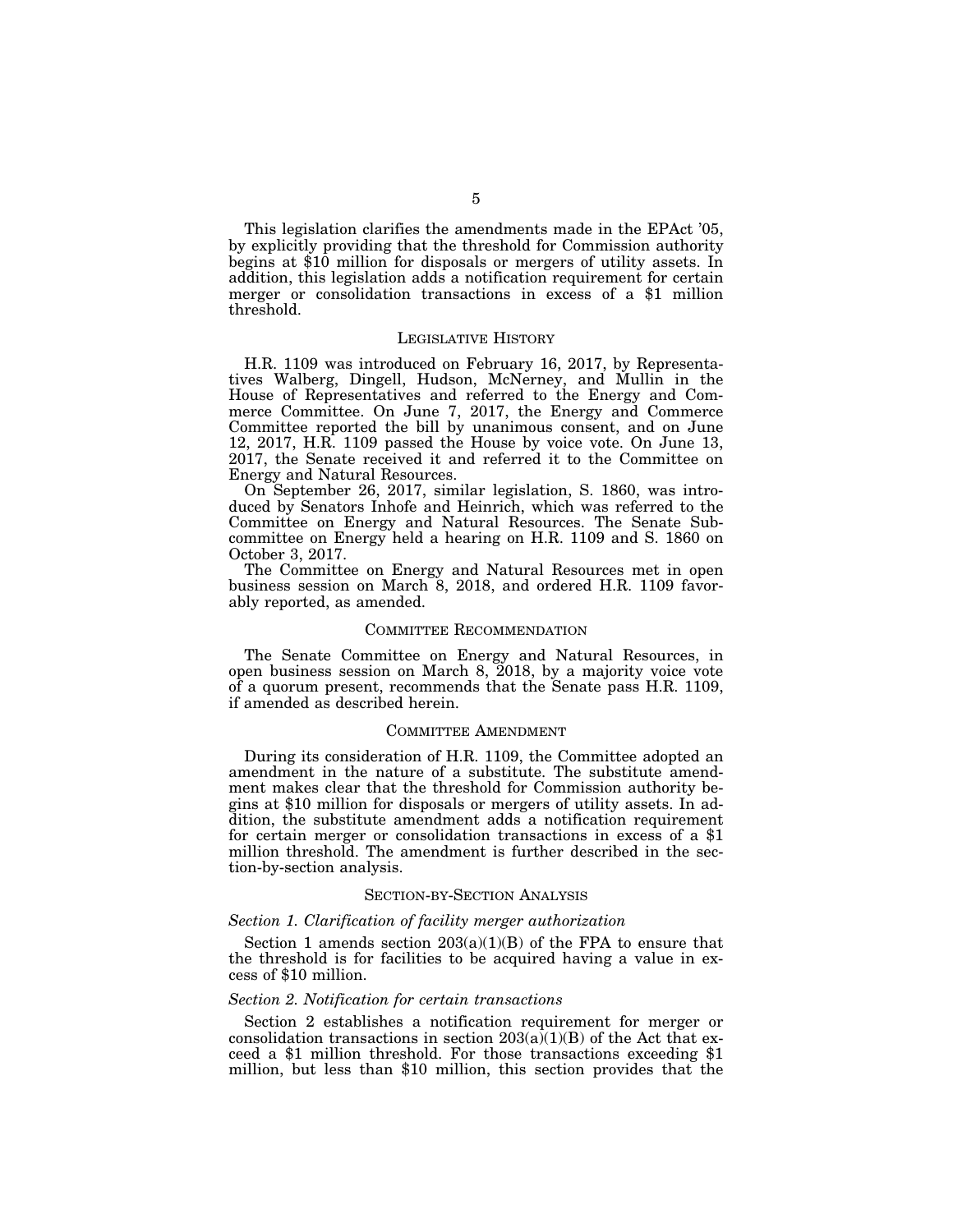public utility is not required to seek an order of the Commission under section  $203(a)(1)(\bar{B})$  of the Act.

# *Section 3. Effective date*

Section 3 provides that the amendment made by section 1 shall take effect 180 days after the date of enactment.

#### *Section 4. Federal Energy Regulatory Commission report*

Section 4 requires FERC to submit a report to Congress on the effects of the amendment made by section 1 within two years of enactment.

# COST AND BUDGETARY CONSIDERATIONS

The following estimate of the costs of this measure has been provided by the Congressional Budget Office:

Under the Federal Power Act, the Federal Energy Regulatory Commission (FERC) oversees and regulates interstate transmission of electricity, natural gas, oil, and a variety of other energy-related activities. Under section 203 of that act, public utilities subject to its provisions must seek FERC's approval before engaging in certain transactions, including corporate mergers and consolidations of facilities. Currently, FERC must review all such mergers and consolidations. H.R. 1109 would amend that section to specify that only mergers and consolidations involving facilities valued at more than \$10 million would require FERC's approval. The legislation also would require FERC to report to the Congress, within two years of enactment, on the subsequent effects of that proposed change.

CBO estimates that implementing H.R. 1109 would have no significant net effect on the federal budget. Using information from FERC about average annual costs to review mergers and consolidations under current law, CBO estimates that specifying a minimum threshold for such reviews would reduce the agency's administrative costs by less than \$500,000 annually. However, because FERC recovers 100 percent of its costs through user fees, any change in that agency's costs (which are controlled through annual appropriation acts) would be offset by an equal change in fees that the commission charges, resulting in no net change in federal spending.

Enacting H.R. 1109 would not affect direct spending or revenues; therefore, pay-as-you-go procedures do not apply. CBO estimates that enacting H.R. 1109 would not increase net direct spending or on-budget deficits in any of the four consecutive 10-year periods beginning in 2028.

H.R. 1109 contains no intergovernmental or private-sector mandates as defined in the Unfunded Mandates Reform Act.

On June 12, 2017, CBO transmitted a cost estimate for H.R. 1109 as ordered reported by the House Committee on Energy and Commerce on June 7, 2017. The two versions of the legislation are similar, and the estimated budgetary effects are the same.

The CBO staff contact for this estimate is Megan Carroll. The estimate was approved by H. Samuel Papenfuss, Deputy Assistant Director for Budget Analysis.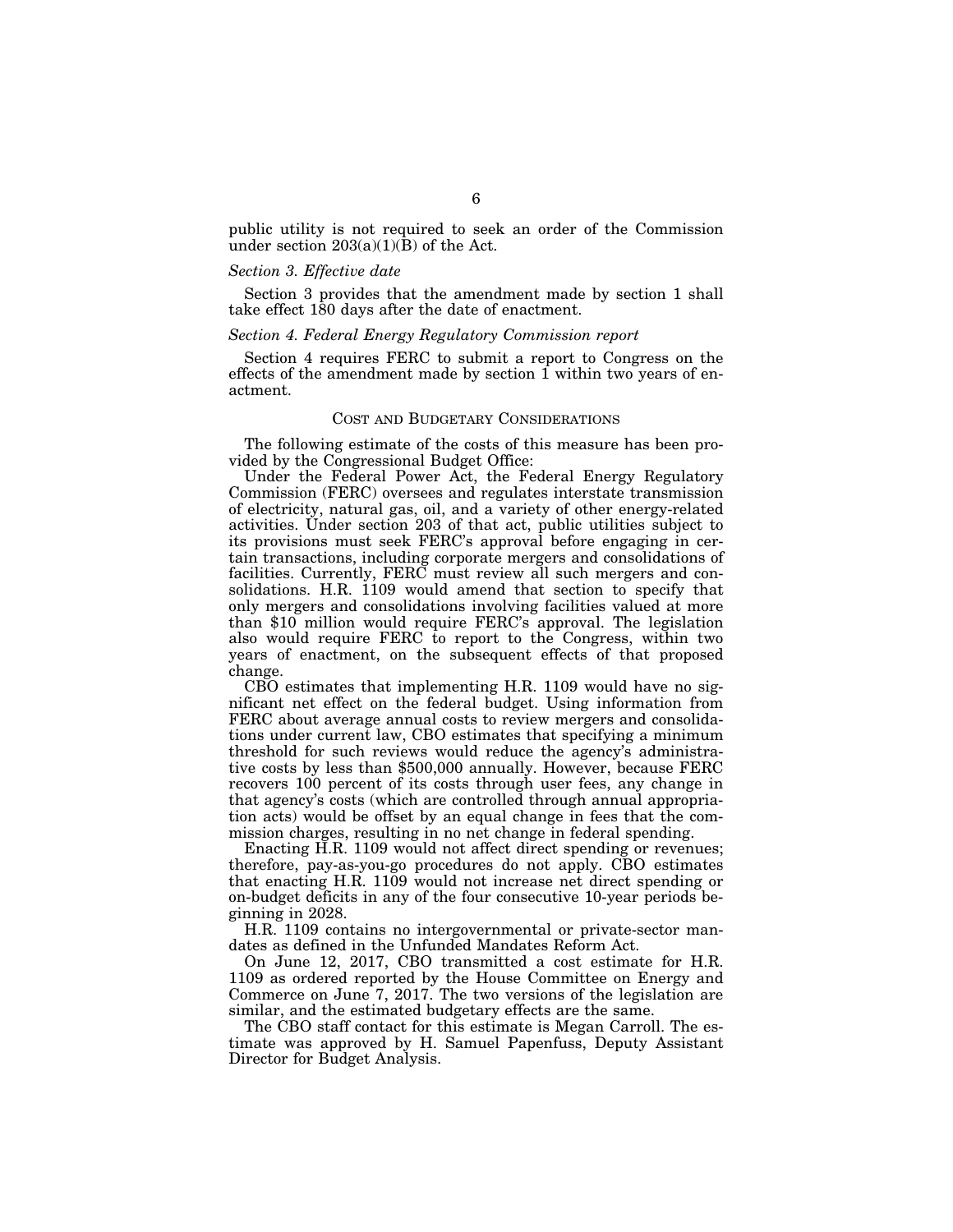## REGULATORY IMPACT EVALUATION

In compliance with paragraph 11(b) of rule XXVI of the Standing Rules of the Senate, the Committee makes the following evaluation of the regulatory impact which would be incurred in carrying out H.R. 1109. The bill is not a regulatory measure in the sense of imposing Government-established standards or significant economic responsibilities on private individuals and businesses.

No personal information would be collected in administering the program. Therefore, there would be no impact on personal privacy.

Little, if any, additional paperwork would result from the enactment of H.R. 1109, as ordered reported.

### CONGRESSIONALLY DIRECTED SPENDING

H.R. 1109, as ordered reported, does not contain any congressionally directed spending items, limited tax benefits, or limited tariff benefits as defined in rule XLIV of the Standing Rules of the Senate.

# EXECUTIVE COMMUNICATIONS

The testimony provided by the Federal Energy and Regulatory Commission at the October 3, 2017, hearing on H.R. 1109 follows:

TESTIMONY OF JAMES DANLY, GENERAL COUNSEL, FEDERAL ENERGY REGULATORY COMMISSION, BEFORE THE UNITED STATES SENATE COMMITTEE ON ENERGY AND NATURAL RESOURCES, SUBCOMMITTEE ON ENERGY

# *S. 1860 (the ''Parity Across Reviews Act'' or the ''PARs Act'' and H.R. 1109)*

The bills are identical and would add a minimum dollar value to Subsection  $203(a)(1)(B)$  of the FPA such that public utilities would only need prior Commission approval to "merge or consolidate" (that is, to acquire) facilities subject to the Commission's jurisdiction if the facilities have a value in excess of \$10 million. In other words, mergers or acquisitions of facilities with a value less than that amount would not need Commission approval.

The bills would align this provision of the FPA with the other three subsections of Section 203(a)(1). Subsections (A), (C), and (D) only require Commission approval if the transaction at issue exceeds \$10 million in value. Subsection  $203(a)(1)(A)$  requires Commission approval before a public utility sells, leases, or otherwise disposes of facilities worth more than \$10 million. Subsection  $203(a)(1)(C)$ imposes the same obligation for the acquisition of more than \$10 million in securities of another public utility. Finally, Subsection 203(a)(1)(D) mandates Commission approval before the acquisition of a generating facility worth more than \$10 million.

While the current statute is the result of the Energy Policy Act of 2005, the requirement for merger approval dates back to the original 1935 Federal Power Act. The prior version of Section 203 combined the current statutory mandates of Subsections  $203(a)(1)(A)$ –(C) in a single sub-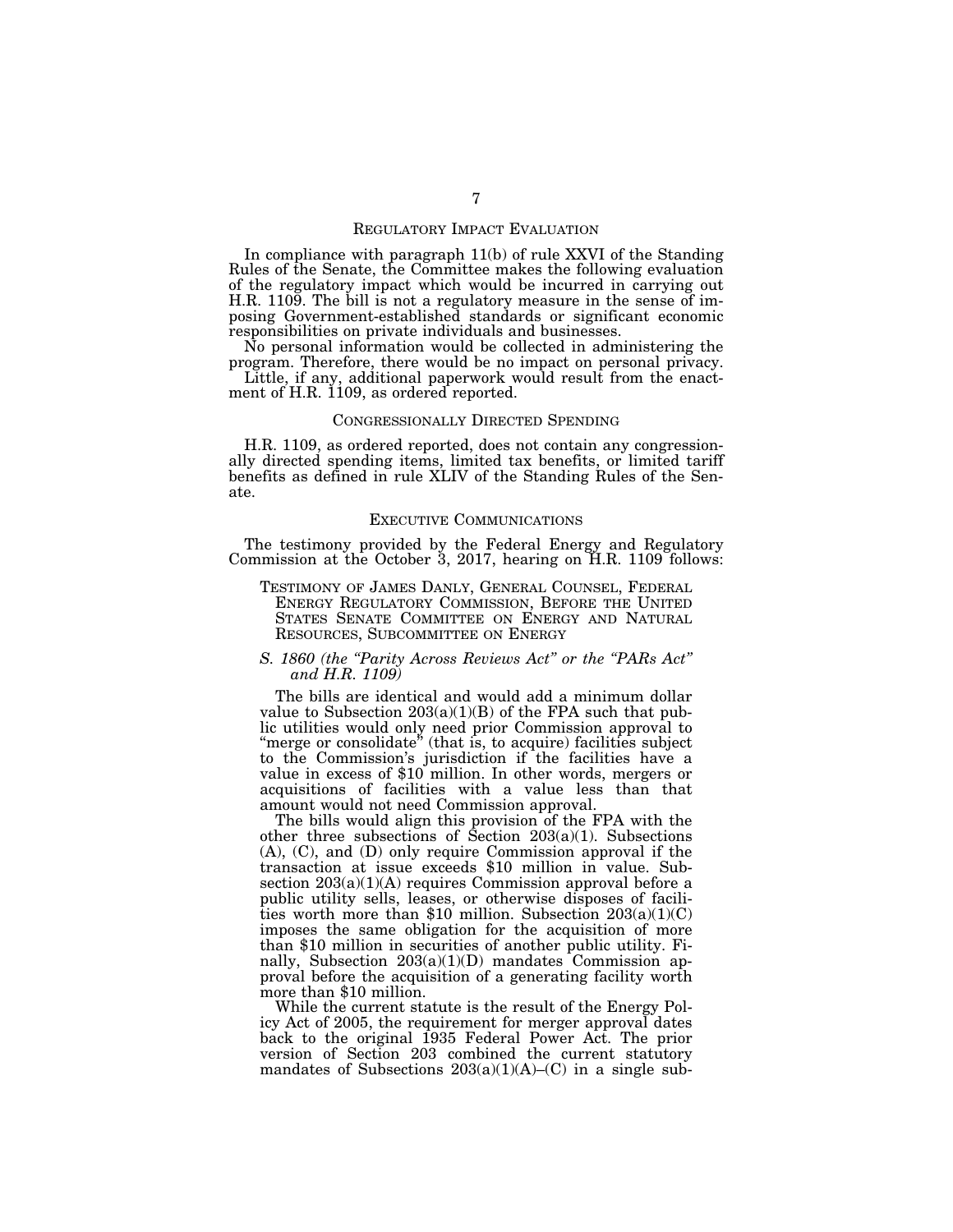section that included a \$50,000 threshold. Under this statutory language, the Commission had issued regulations imposing a \$50,000 threshold exception for all of the provisions. After the 2005 legislation that subdivided the section, added what is now in Subsection (D), and imposed the three \$10 million thresholds, the Commission interpreted the statute as precluding the Commission from applying a \$10 million dollar threshold to the ''merge and consolidate'' clause. As a result, the requirement for approval now applies even to acquisitions of jurisdictional facilities that are less than \$50,000. Adding a \$10 million threshold to the ''merge and consolidate'' clause in Subsection  $203(a)(1)(B)$  would, to some extent, return the statute to the situation that existed prior to the 2005 legislation where the same minimum threshold applies equally to

every subsection of the statute. In my view, the proposal to add a \$10 million threshold to Subsection  $203(a)(1)(B)$  of the FPA would ease the regulatory burden on industry without impeding the Commission's regulatory responsibilities. Transactions below the proposed threshold are unlikely to impose a significant negative impact on competition or the rates of utility customers.

Previously, Commission staff has noted that one potential concern involves serial mergers. That is, under the proposed bill, the Commission would no longer have the authority to review and approve mergers and acquisitions valued at less than \$10 million even in situations where the transaction took place as one of a series of transactions that exceeded the limit in total. I believe that the Commission would have tools to protect consumers and the public interest if such circumstances arose.

For one, the proposed bills would add a new Subsection  $203(a)(7)(A)$  to establish an additional reporting requirement on certain transactions under the \$10 million threshold. Specifically, a public utility undertaking a merger or acquisition where the facilities being acquired have a value in excess of \$1 million but less than \$10 million would have to notify the Commission of the transaction 30 days after consummation. This after-the fact reporting would be for informational purposes only—that is, the Commission would not take action as to any of these transactions. However, the notifications would provide the Commission and the public with greater transparency as to these types of transactions.

Moreover, I believe that the Commission has tools under its existing statutory framework. For example, if an entity with market-based rates obtained the opportunity to exercise market power as a result of such transactions, the Commission could limit or eliminate its ability to engage in transactions at market-based rates. Additionally, the Commission has a range of market power mitigation measures that limit market power within the organized wholesale electric markets. Finally, if the exercise of market power involves market manipulation or violation of a Com-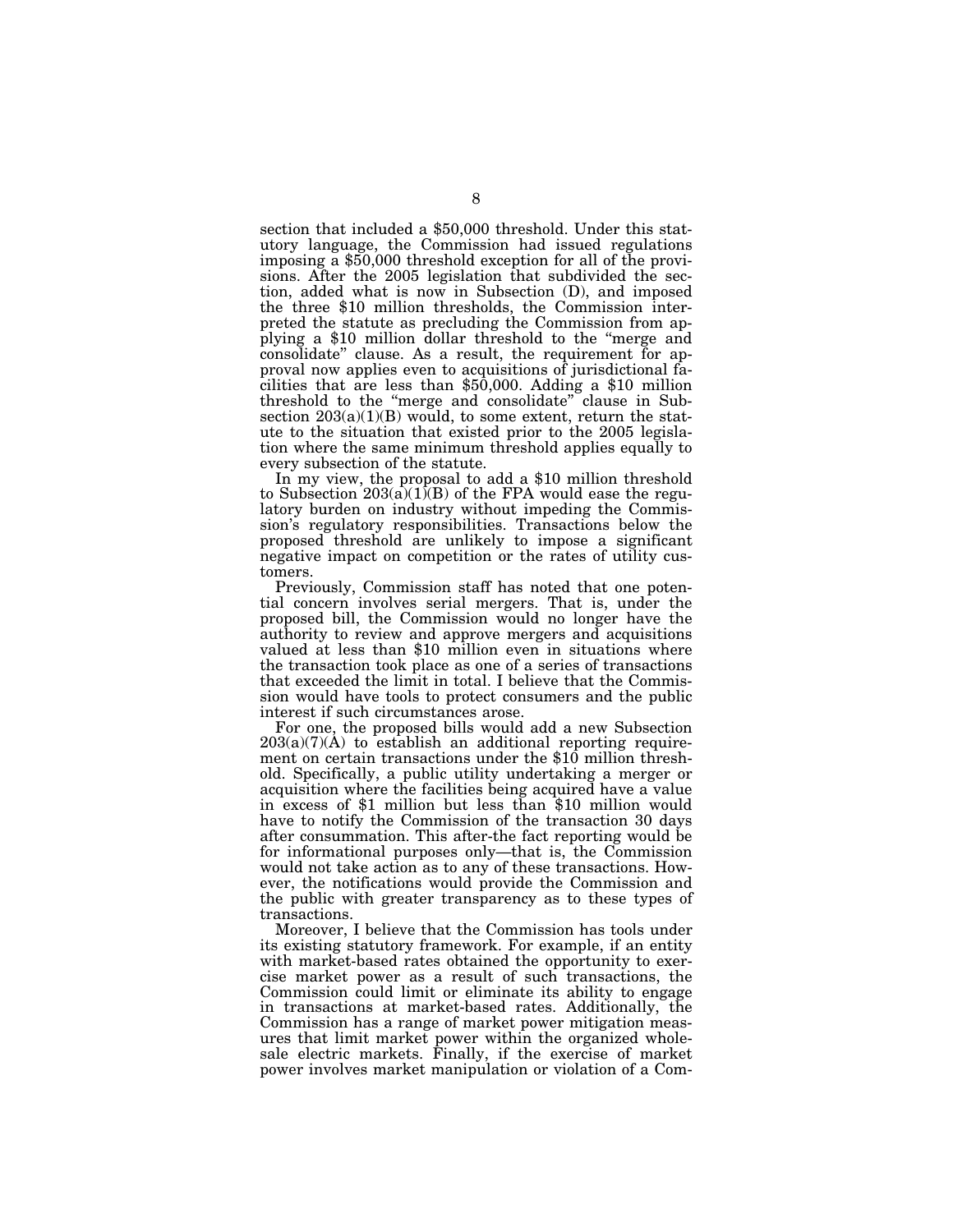mission rule, regulation, order or tariff provision, the Commission can bring an enforcement action.

One concern I should note about the proposed bills is the placement of the \$10 million threshold clause in revised Subsection  $203(a)(1)(B)$ . As revised, Subsection  $203(a)(1)(B)$ would read: ''No public utility shall, without first having secured an order of the Commission authorizing it to do so . . . (B) merge or consolidate, directly or indirectly, such facilities or any part thereof such facilities, or any part thereof, of a value in excess of [\$10 million] with those of any other person, by any means whatsoever.'' There is some risk that the statutory language could be read as modifying the wrong set of facilities and imposing the \$10 million threshold on the value of the pre-existing assets of the acquiring public utility rather than on the assets that are being acquired (that is, the assets merged or consolidated with the pre-existing assets of the acquiring public utility). Placing the \$10 million threshold language after the ''any other person'' may address this concern. Proposed Subsection 203(a)(7)(A) presents a similar issue.

#### CHANGES IN EXISTING LAW

In compliance with paragraph 12 of rule XXVI of the Standing Rules of the Senate, changes in existing law made by the original bill, as reported, are shown as follows (existing law proposed to be omitted is enclosed in black brackets, new matter is printed in italic, existing law in which no change is proposed is shown in roman):

# **FEDERAL POWER ACT**

The Act of June 10, 1920, Chapter 285, as Amended

\* \* \* \* \* \* \*

# **PART II—REGULATION OF ELECTRIC UTILITY COMPANIES ENGAGED IN INTERSTATE COMMERCE**  \* \* \* \* \* \* \*

# DISPOSITION OF PROPERTY; CONSOLIDATION; PURCHASE OF SECURITIES

SEC. 203. (a)(1) No public utility shall, without first having secured an order of the Commission authorizing it to do so—

(A) sell, lease, or otherwise dispose of the whole of its facilities subject to the jurisdiction of the Commission, or any part thereof of a value in excess of \$10,000,000;

ø(B) merge or consolidate, directly or indirectly, such facilities or any part thereof with those of any other person, by any means whatsoever;**]** (*B) merge or consolidate, directly or indirectly, its facilities subject to the jurisdiction of the Commission, or any part thereof, with the facilities of any other person, or any part thereof, that are subject to the jurisdiction of the Commission and have a value in excess of \$10,000,000, by any means whatsoever;*